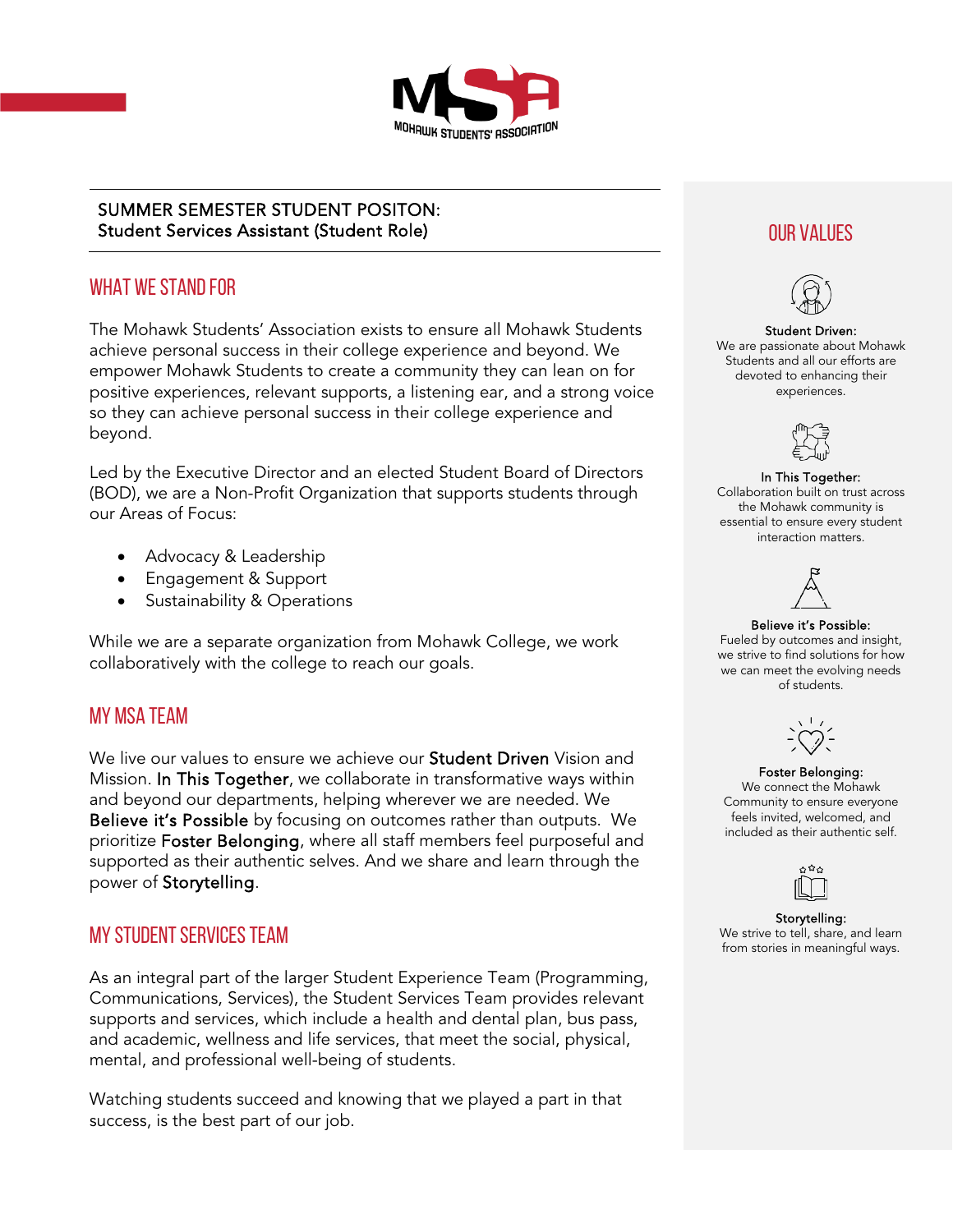

## WHAT YOU DO

As the Student Services Assistant, you provide front-line service to our students. You act as an ambassador, collaborator, and connector, sharing MSA information, working together with the Student Services team and other MSA staff. You listen to students' questions and concerns, helping where you can, and connecting them to MSA and College resources. Because you are a student, you provide the MSA with insight into your own lived experience as well as common issues and concerns brought to the front desk.

This role works collaboratively to ensure the success of all departments, because we are in this together.

#### What Success Looks Like in This Role:

You thrive on helping your fellow students and building connections with others on campus. You ensure that students get what they need, when and how they need it. You play an active role within the Student Services team to ensure that students at your campus are engaged, served, and feel included at the MSA.

#### Primary Accountabilities:

- Deliver services and supports to the students at your campus.
- Build trust between the MSA and Mohawk students.
- Promote opportunities for involvement within the MSA.
- Connect students to College and/or MSA resources.

## HOW YOU DO IT

#### Responsibilities

- Deliver MSA services including but not limited to: bus pass, health and dental plan, academic supports, wellness, and life services.
- Foster interpersonal relationships and connections with the student body to inform, educate and share opportunities.
- Provide general reception duties including greeting guests, answering in-person and telephone inquiries, booking appointments, etc.

## MSA VISION

All Mohawk Students achieve personal success in their college experience and beyond.

## MSA MISSION

We empower Mohawk Students to create a community they can lean on for positive experiences, relevant supports, a listening ear, and a strong voice.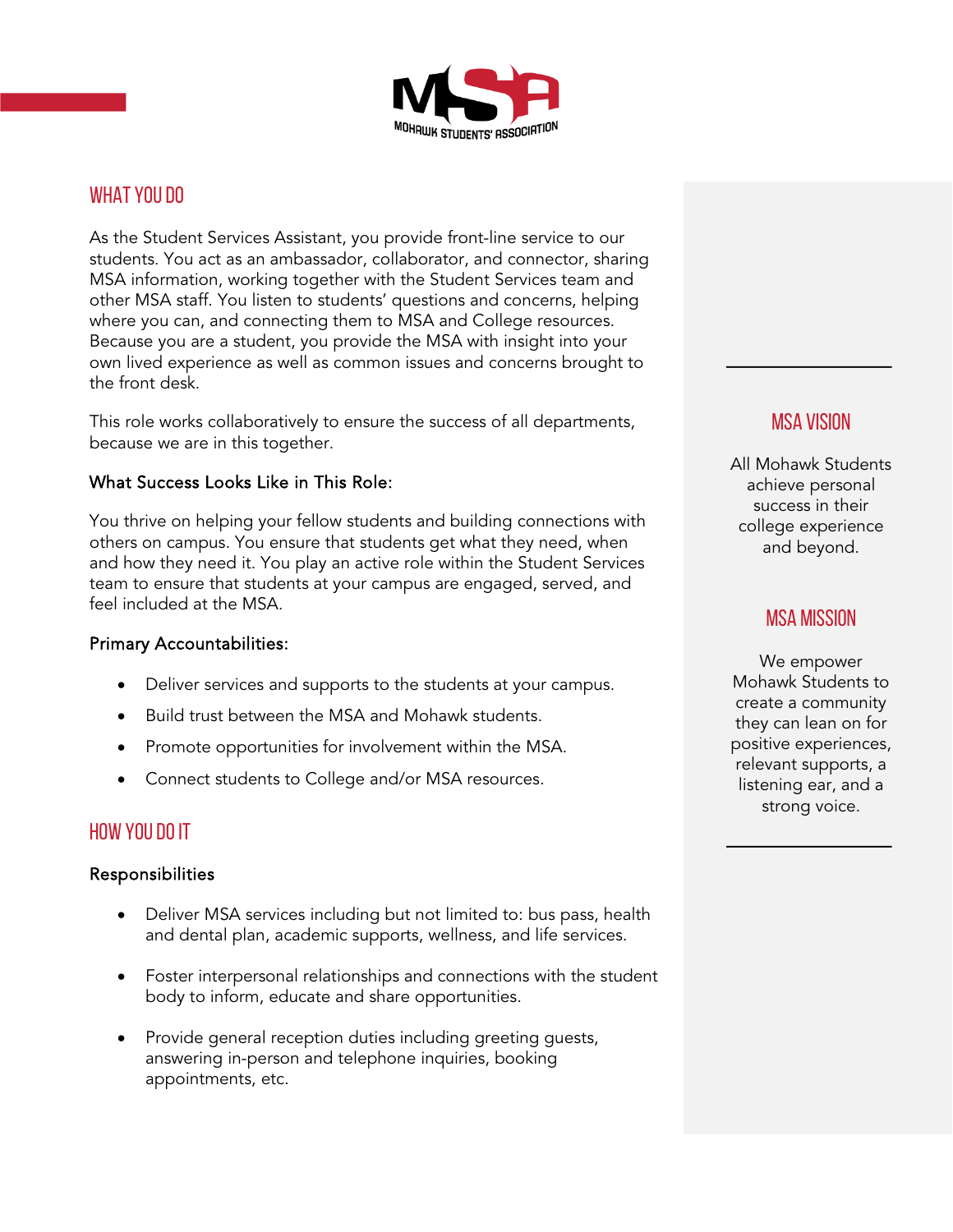

- Connect students to MSA, Mohawk College and partner resources to assist them with questions and concerns.
- Participate in the planning and delivery of programs related to services.
- Provide insight and feedback to the MSA around student concerns and the student experience at your campus, including using your student lens to create improvements to MSA processes in serving students.

### What you Need in Education, Experience and Training for your Department:

- Currently enrolled in a Mohawk College program (open to all students enrolled in the summer semester).
	- o In good standing with the College (60% minimum grade average).
- Legally eligible to work in Canada.
- Customer service experience.

## What Knowledge, Skills, and Attitudes that you require:

- Proficiency in a digital environment.
- Pride in customer service, with a focus on service excellence.
- Good communication and interpersonal skills.
- Good organizational and time management abilities.
- Ability to work with sensitive and confidential information.
- Positive energy and attitude.

## HOW WE SUPPORT YOU

This position is entitled to the following comprehensive compensation package:

- Employee and Family Assistance Program (EFAP).
- Option to enroll in the CAAT Defined Benefit Pension Plan.
- Staff Wellbeing Initiatives.
- Celebrate an Individual's Authentic Self.
- Work Culture that prioritizes that staff have a voice, feel a sense of belonging, and have fun together.

# STUDENT SERVICES ASSISTANT (STUDENT)

Reports To: Manager, Student **Services** 

Department: Student Services

Classification: Student Part-time

Pay Band: \$17.00 per hour